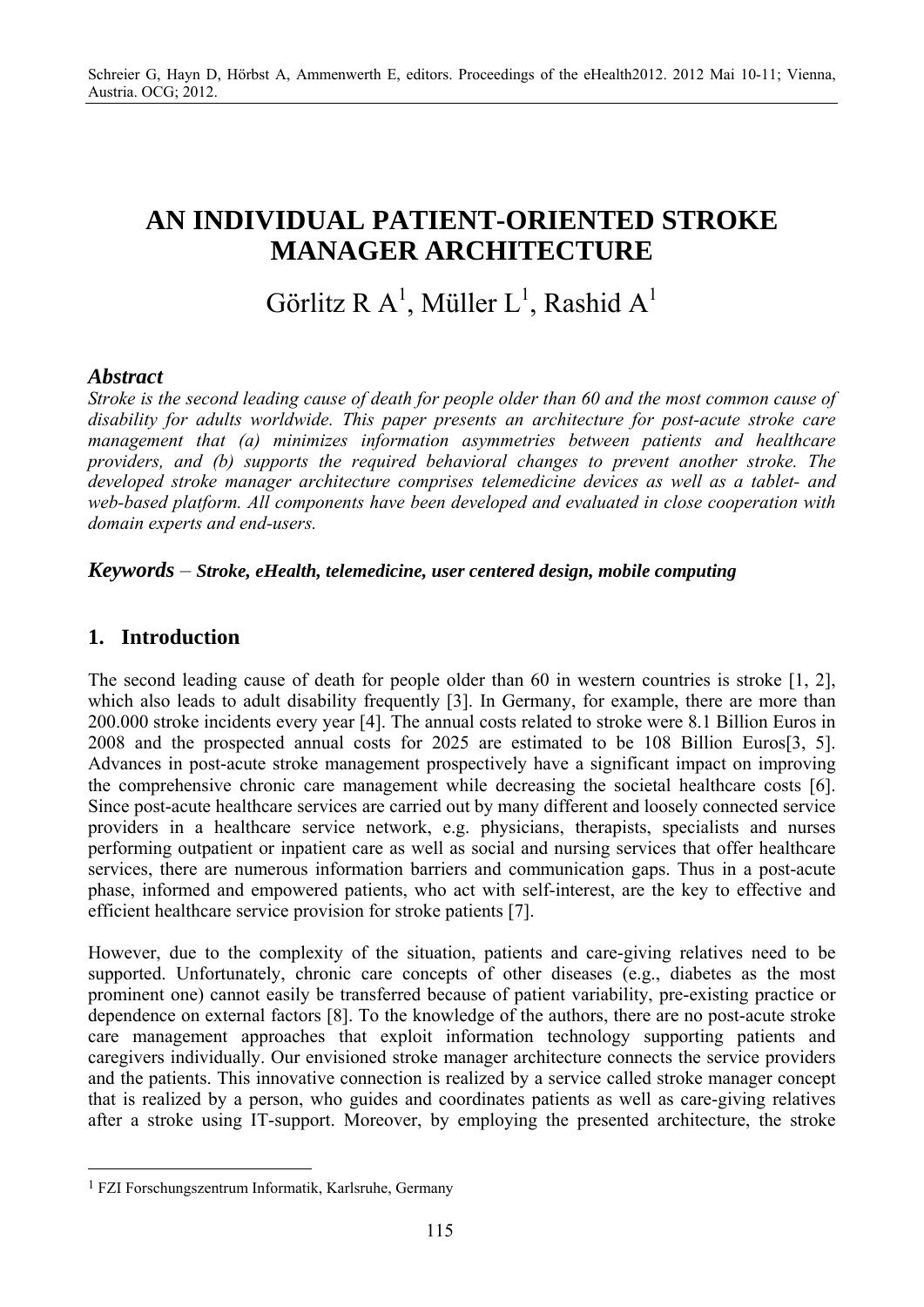manager supports the required behavioral changes for successful rehabilitation and prevention of another stroke.

The following chapter outlines the specific challenges imposed by the stroke care process and its participants. The architecture section presents the technical response to these challenges, before the resulting prototype is described. Our contribution is summarized in the conclusion.

## **2. Post-acute Stroke Care**

The state-of-the-art post-acute stroke workflow and possible improvements through IT-support have been gathered through three sets of qualitative interviews with 10, 12 and 4 domain experts (stroke patients, care-giving relatives, general practitioners, neurologists, therapists, and nursing services staff) and an extensive literature review. Despite its societal importance and impact on the global chronic disease burden, there is little literature on post-acute stroke management overall. It is yet dominated by prevention and early-care treatments [9]. The existing post-acute stroke-related literature is mostly of medical nature discussing effectiveness and predictors of different stroke treatments, medical procedures or medications. The few information systems research publications either address post-acute IT-supported information management [10, 11] or different information systems to support home-based rehabilitation [12].

Because of medical advances most stroke victims survive the stroke; nevertheless most patients need an individual rehabilitation, a complex outpatient treatment, and thorough changes in their daily living environment [7]. After a stroke, patients and their relatives are facing significant decisions in their life that require a good understanding of the new situation and much support. One of the most important decisions is related to the further living environment and the general way of living. Obviously, most patients want to stay at home as long as possible in spite of their disabilities. This usually requires some changes in the house to be made, the need of ambulatory nursing services, regular medical appointments, individual medication and much more. However, since the situation is very complex, uncommon and arises suddenly, patients and relatives have high information deficits. Seldom, they know local services, official process, and opportunities for organizing the outpatient post-stroke on their own. Patients and caregivers are in need of access to the right information at the right time to make an adequately informed decision [8]. Furthermore, healthcare service providers also need correct and thorough information to give advice on or administer medical services. Thus, the situation in the healthcare service network is characterized by large information asymmetries between the involved stakeholders. The patients and affiliated caregivers are overwhelmed by the new situation and cannot judge correctly what the next steps should be and what opportunities they have. In contrast, healthcare service providers have the relevant information because of their expertise, but they lack the individual health data from the patients, e.g. amnesia and therapy compliance, which are vital for the next medical step.

On the one hand, the stakeholders in a healthcare service network are in need of individual support and information to manage medical and administrative services adequately. On the other hand, patients also have to profoundly change their life, starting from regular therapist appointments to daily medication and blood pressure measurement. These changes appear small but in sum are overwhelming. It takes time before these chores become routines. In this time additional support is required to remind of these chores and to spot possible barriers to their adoption.

Furthermore, the average stroke patient is rather old and may be handicapped in result of the stroke, e.g. hemiplegia allows only the usage of one arm. Any application for this user group has to account for this limitations, e.g. by using simplified user interfaces and large fonts. Moreover, the expected computer literacy is very low. Therefore, the hardware itself has to be very intuitive and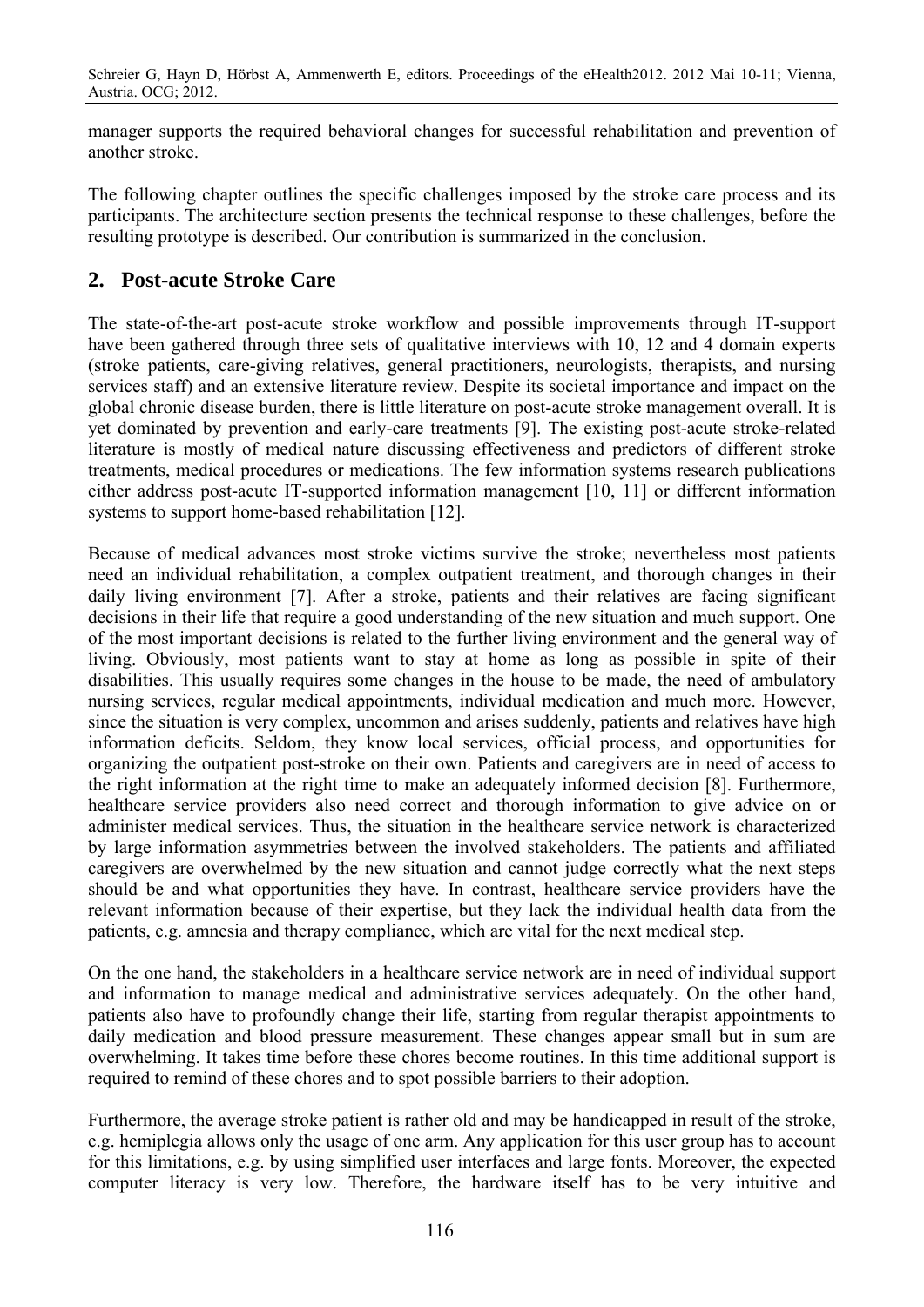Schreier G, Hayn D, Hörbst A, Ammenwerth E, editors. Proceedings of the eHealth2012. 2012 Mai 10-11; Vienna, Austria. OCG; 2012.

configuration has to be done largely automatic. An internet connection at home is most likely not available or cannot be reconfigured by the user to cater for the needs of the device.

## **3. Stroke Manager Architecture**

Based on the post-acute stroke management requirements that were discussed in expert workshops, two main goals shaped the resulting architecture: (a) minimizing information asymmetries and (b) supporting behavior change. The conceived IT-supported concept is depicted in *Figure 1*. On the left side the case and care management software (CareCM) that is used by the stroke manager is illustrated. It implements the underlying workflow and stores the patient data connected to the individual case. It has also access to the current healthcare service network. The stroke manager uses this data to provide advice and information in face-to-face meetings, phone calls and via a new information and coaching platform, the stroke health book (SHB). The stroke health book is envisioned as a mobile device that is distributed to the patients and their caregiving relatives. The SHB allows both remote integration of assisting technologies (e.g. telemedicine devices) and an individual, patient-centered access to the provided information.



**Figure 1: Envisioned post-acute stroke manager architecture** 

The SHB provides feedback to the stroke manager about current problems and behavior. For instance, going to the physiotherapy and regular measurements of the blood pressure are required and can be measured by asking the user for feedback or directly integrating with telemedicine devices, such as a blood pressure meter.

Therefore, by using the Stroke Health Book in combination with the care and case management software both goals, (a) minimizing information asymmetries and (b) supporting behavior change, are realized. Details of the involved components and their implementation as well as their necessity according to the requirements are described in the following sections.

### **3. 1. Care and Case Management Software (CareCM)**

The main part of our infrastructure is the care and case management software CareCM, which allows the stroke manager to efficiently coordinate and keep track of the patients, relatives and other involved stakeholders. It is based on an underlying Customer Relationship Management (CRM) system. This kind of software permits a process-oriented workflow support of the stroke manager's daily work. It is the control center that connects the patient data, the available services and the stroke health book remotely.

The automated workflow and documentation support is indispensable for the stroke manager to assist in organizing patients, caregivers, and other contacts as well as distributing the relevant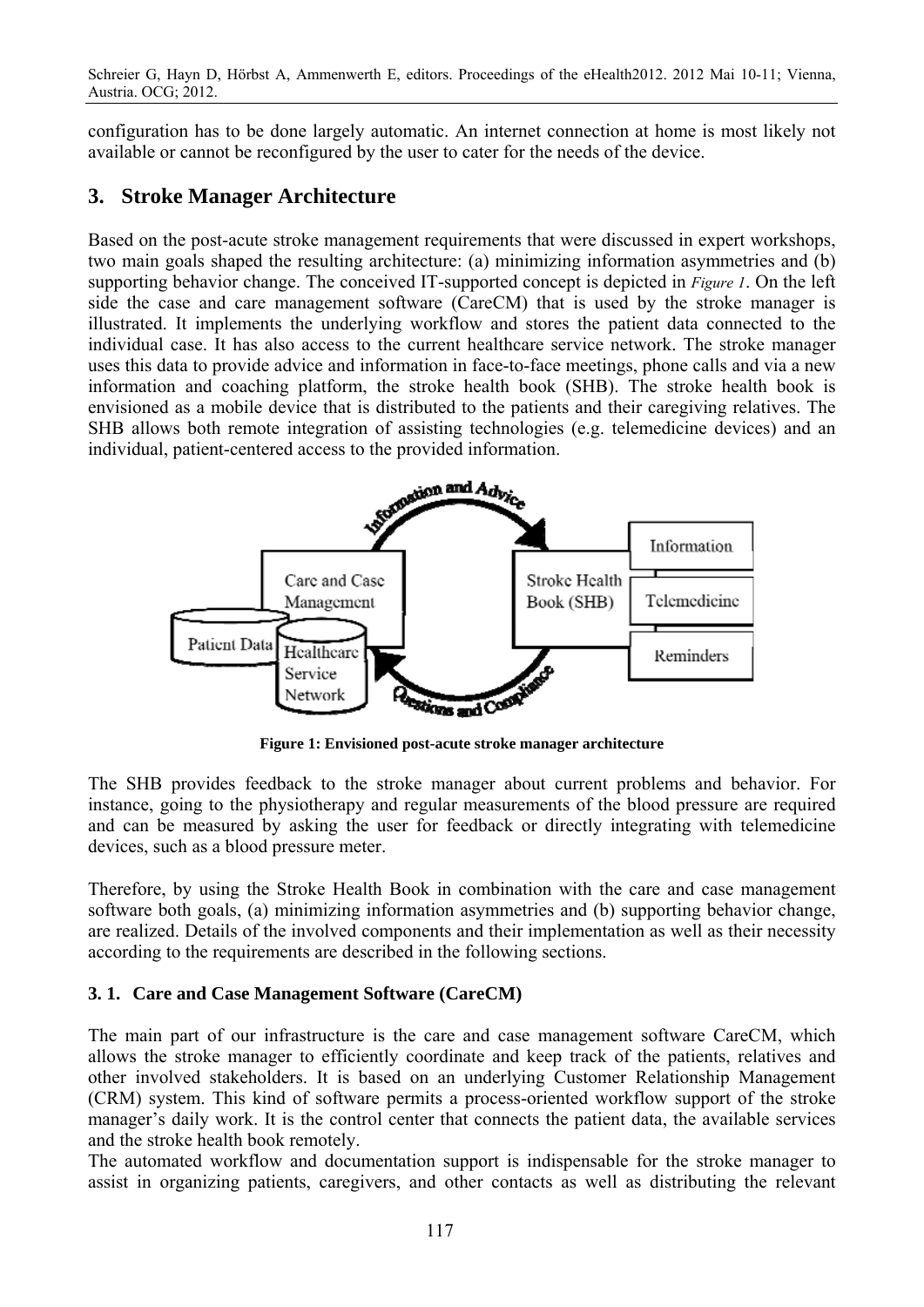information in the healthcare service network at the right point of time. For this reason CareCM offers a clear and systematic documentation. Dossiers for patients, relatives, physicians, therapists, and other service provider are filed and associated with each other. Furthermore, depending on the stroke patients' actual state, necessary tasks are either automatically performed or the stroke manager is prompted and reminded. This includes, for example, performing assessments, information distribution, coordinating the next tasks along the patient's treatment pathway, and organizing appointments.

### **3. 2. Stroke Health Book (SHB)**

The stroke health book is distributed to patients and care-giving relatives. The goal of the stroke health book is to actively provide personalized information and support patients as well as caregivers while they in turn provide data about their current status. There is strong evidence that this increases patient satisfaction, mood and compliance while reducing information deficits concerning stroke and organizational knowledge [13].

Moreover, the stroke health book should facilitate the required behavior changes by (i) providing the correct information at the right time, (ii) simplifying daily chores through telemedicine, and (iii) support through appointment and task reminders. To accomplish these task effectively, the designed stroke health book has to be accessible from anywhere, provide individualized and relevant information regarding the patient's state, and allow connecting additional technologies (e.g. assisting and telemedicine technologies). Accessibility everywhere can only be achieved through a mobile stroke health book. Therefore, a 10 inch tablet is used as stroke health book.

Individualized and relevant information have to be provided to patient and caregiver. Therefore, the stroke health book is accessible by both parties. Apart from general information about post-stroke management, individual information is also provided depending on the patient's state recorded in the care and case management software by the stroke manager. They are sent via mobile communication network to the electronic device. Likewise, patient and caregiver are individually informed and supported regarding the next steps in the treatment pathway, such as appointments or administrational tasks.

Additional telemedicine or assisting technologies (e.g. electronic blood pressure measurement devices, automatic stove control, etc) are integrated easily because of the stroke health book's mobile character and its connection to the CareCM software. CareCM offers the data structure to store the individual data and its connection to the individual patient data already present in the CareCM allows utilizing the additional data provided by the patient to modify the information presented by the stroke health book. This in turn, is an incentive for the patient to provide current data.

## **4. Stroke Manager Prototype**

The stroke health book was developed with a strong end user involvement. Different designs where tested in two workshops and several independent meetings. Starting from paper prototypes, first user interfaces were developed that were tested with different end users. The general feedback was positive, e.g. one participant said "The device can be easily used with only one hand".

The prototype is supposed to be installed and used in an unknown environment by the users themselves. This requires a simple configuration and reliable network connection. Administrative tasks like changing batteries and wiring of components have to be minimized.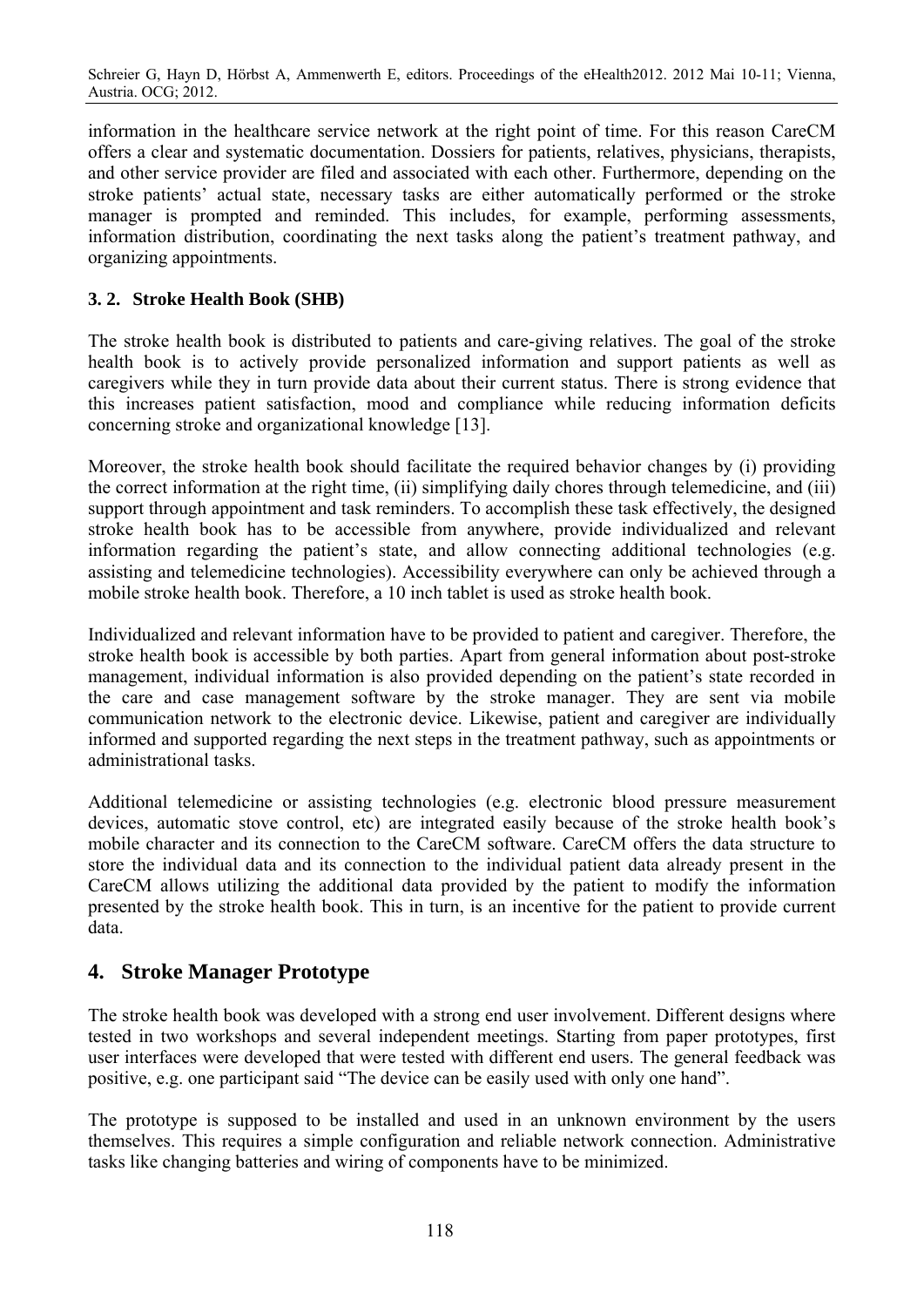Schreier G, Hayn D, Hörbst A, Ammenwerth E, editors. Proceedings of the eHealth2012. 2012 Mai 10-11; Vienna, Austria. OCG; 2012.

As shown in *Figure 2*, the developed prototype uses a gateway provided by BioComfort to connect SHB, CareCM and a blood pressure meter. The uplink to CareCM is established via a GSM module that allows a reliable connection without configuration in most homes. If problems occur, users can use their mobile phone to find locations with better GSM connection, e.g. next to a window. The Gateway acts as WiFi HotSpot for the Stroke Health Book and establishes a proprietary low power connection to the blood pressure meter. This low power connection ensures that battery changes are only necessary once every three month.



**Figure 2: Stroke manager prototype** 

Patients or caregivers receive preconfigured sets containing the three components: BioComfort Gateway, Stroke Health Book and blood pressure meter. The installation effort is limited to finding a location for the BioComfort Gateway that offers a GSM connection and a power supply. All wireless connections are automatically initialized. The Stroke Health Book can assist, if trouble shooting is required.

#### **4. 1. Minimizing information asymmetries**

Through using the stroke manager prototype, the stakeholders in a healthcare service network are provided with individual information corresponding to the current state of the patient and the opportunities that are possible. Thus, the Stroke manager architecture supports patients as and healthcare service providers and helps to decrease existing information asymmetries. It focuses on patient empowerment through the stroke manager person that grants IT-supported individual information, personalized reminders and medical documentation through telemedicine. Moreover, even healthcare providers get access to up-to-date medical data and benefit from a better coordination as well as general information flow through the stroke manager service.

#### **4. 2. Changing behavior**

According to Fogg [14], software design that aims at behavioral change should focus on minor interventions that are easy to measure and implement. These small changes can trigger further changes. Measuring blood pressure is one small chore that is new to stroke patients. However, measuring blood pressure can raise awareness of other problems, e.g. the blood pressure will rise if medication has been forgotten. Hence, this small change may raise the awareness of the patient towards her own influence on their well-being.

The stroke health book supports the usage of the included blood pressure meter by an interactive manual and assistance. The measured values are mirrored back to the user to shed light on the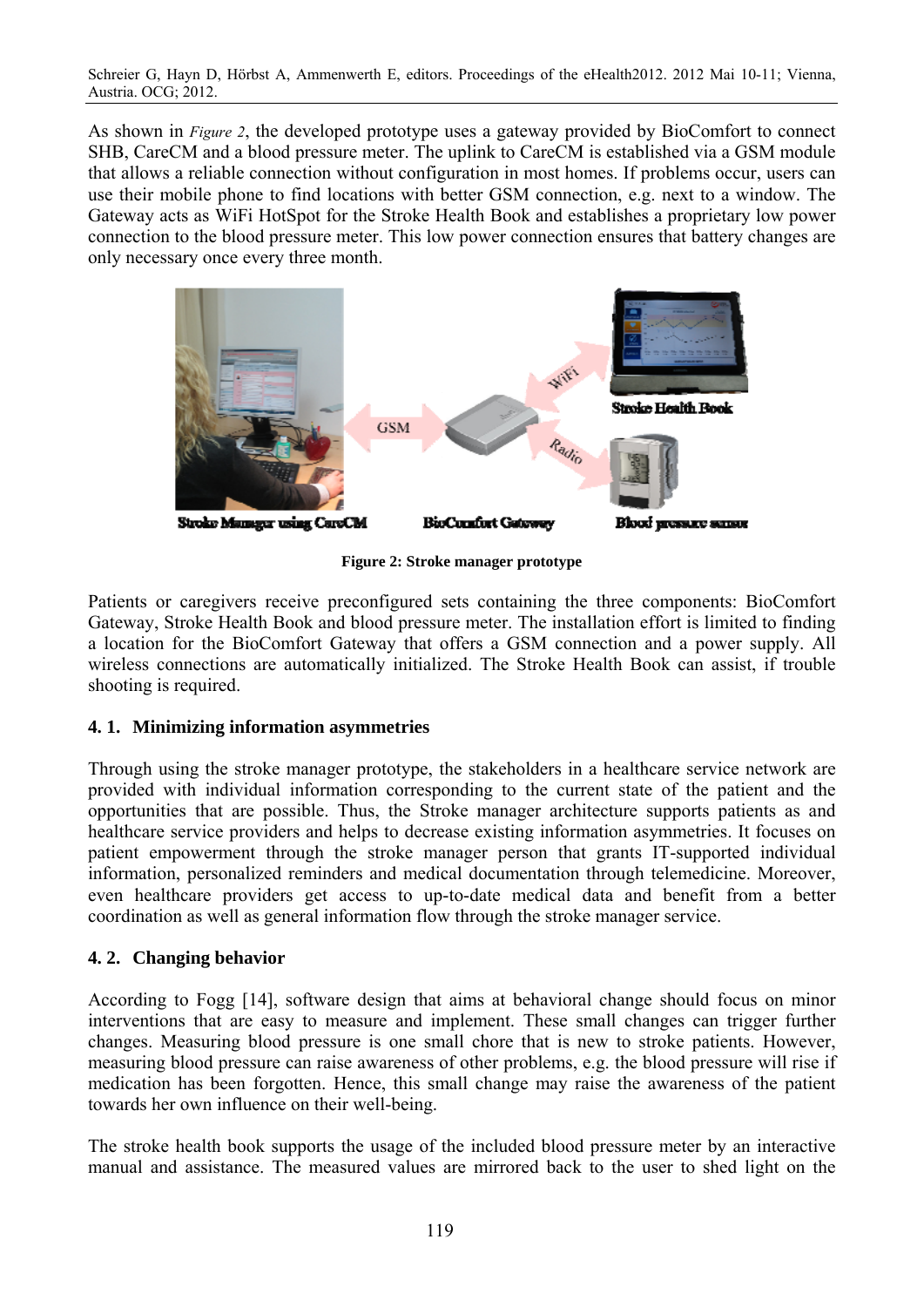current physiological state. The patient could although decide to bring the tablet to the doctor's office to discuss her data. Further, telemedicine devices could be integrated to broaden the scope of the application, e.g., scale, activity sensors, and glucose meter.

The stroke manager cannot access the measured values for privacy reasons, but can see how often the blood pressure is measured. Therefore, the stroke manager can assess the compliance of a patient to spot possible problems. A similar compliance value can be calculated by asking the user, if she attended all scheduled appointments. For instance, there might be complications because care givers are not aware of special taxi services that are paid by the insurance company.

# **5. Conclusion**

This paper presents an architecture for post-acute stroke care management, which we implemented prototypically. In order to successfully implement the new stroke manager concept, several expert workshops with hospital staff (neurologists, hospital manager, social worker and nurses), nursing home staff, and registered doctors were vital to understand the post-acute stroke management and to develop the post-acute stroke management process. Furthermore, we performed a literature analysis about stroke management and other management concepts for chronic diseases. The developed prototype was then evaluated with older people and a regional stroke support group concerning usability. In close collaboration with the hospitals' data protection officer we discussed and clarified issues of privacy and security and the stroke manager project was approved by the healthcare ethics committee of a hospital in the region of Bad Neustadt/Saale, Germany. There, the stroke manager field test will start in March 2012 and a stroke manager, employed at the hospital, will start to manage approximately 50 stroke patients. The study aims at evaluating the stroke manager prototype and the complete post-acute stroke manager concept.

## **6. References**

[1] MacKay J, Greenlund K. Atlas of Heart Disease and Stroke. World Health Organization; 2004. p. 112.

[2] WHO. The World Health Report 2004. Geneva: World Health Organization; 2004.

[3] Lindig C, Brüggenjürgen B, Willich S, Reinhold T. Die Kosten des Schlaganfalls – eine Längsschnittanalyse. PharmacoEconomics German Research Articles. 2010;8(2):97-107 10.2165/11587740-000000000-00000.

[4] StatistischesBundesamt. Krankheitskosten in Mio. € für Deutschland. Bonn2010.

[5] Kolominsky-Rabas PL, Heuschmann PU, Marschall D, Emmert M, Baltzer N, Neundorfer B, et al. Lifetime cost of ischemic stroke in Germany: Results and national projections from a population-based stroke registry - The Erlangen Stroke Project. Stroke. 2006 May;37(5):1179-83.

[6] Heuschmann PU, Busse O, Wagner M, Endres M, Villringer A, Rother J, et al. Frequency and Care of Stroke in Germany. Aktuelle Neurol. 2010 Sep;37(7):333-40.

[7] Cameron J, Tsoi C, Marsella A. Optimizing Stroke Systems of Care by Enhancing Transitions Across Care Environments. Stroke. 2008;39(9):2637-43.

[8] Sulch D, Kalra L. Integrated care pathways in stroke management. Age Ageing. 2000;29(4):349-52.

[9] Murray J, Young J, Forster A. Review of longer-term problems after a disabling stroke. Reviews in Clinical Gerontology. 2007;17(4):277-92.

[10] van der Meijden MJ, Tange HJ, Boiten J, Troost J, Hasman A. An experimental electronic patient record for stroke patients. Part 2: System description. International Journal of Medical Informatics. 2000;58-59:127-40.